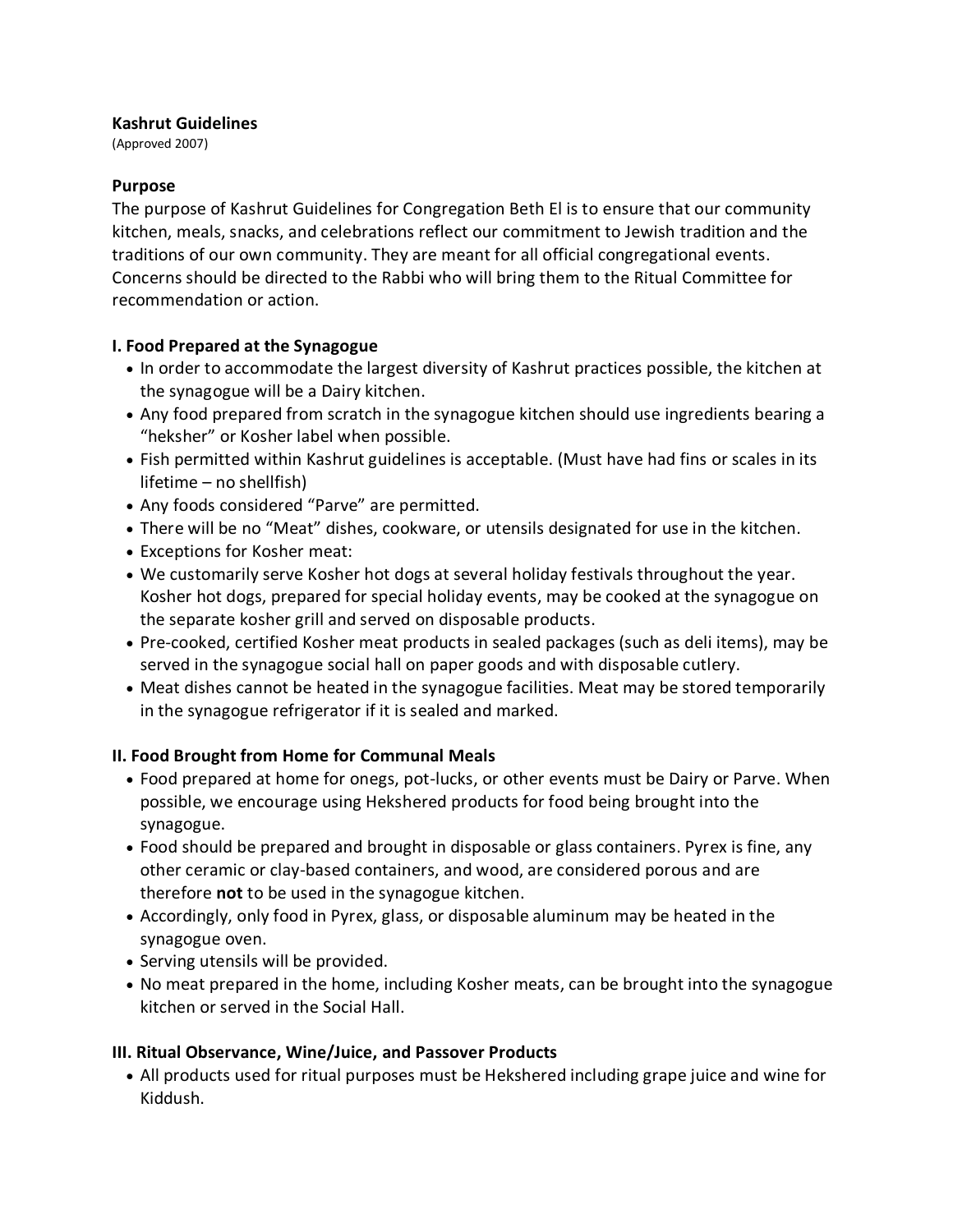- Passover products must be certified Kosher for Passover.
- The synagogue kitchen will be "koshered" for Passover.
- The community Seder (Dairy) can be pot-luck with food brought ONLY in disposable containers.
- The community Seder will be served only with disposable plates and cutlery.
- Items may be heated on Shabbat and holidays but every effort will be made to have an oven with a programmable "Shabbat Timer."
- In order to be sensitive to people with allergies and other particular food concerns, a list of ingredients should be made available for each dish you provide.

# **IV. Catered Events - On Premises**

- A list of approved caterers will be made available. These are local businesses that have met with the Rabbi and understand the requirements of our facility. If people want to use a caterer not on the list, a meeting must be arranged with the Rabbi well in advance.
- Dairy/Parve meals may be prepared off site and brought in or the kitchen facility can be used for food preparation.
- Catered events including meat must be provided ONLY by a certified Kosher caterer, using ONLY Kosher meats. No meat may be prepared in the synagogue kitchen.
- Hebrew School snacks should have a heksher or be made according to the rest of the Guidelines. They must be Dairy or Parve.

### **V. Official Synagogue Events – Off Premises**

This category applies to events sponsored by Congregation Beth El for fundraising or program purposes that are held outside the synagogue building and/or social hall. It DOES NOT apply to private lifecycle events (Bar/Bat *Mitzvah, Wedding, Baby-Naming/Brit Milah…)*

- In the absence of a local Kosher restaurant, events held in restaurants or other local establishments *for the purpose of promoting Congregation Beth El fundraising or programs* must be Dairy and comply with these Guidelines.
- A list of approved venues will be made available. These are local businesses that have met with the Rabbi and understand the basic tenets of Kashrut. If people want to use a facility not on the list, a meeting must be arranged with the Rabbi well in advance.

# **VI. Food for Personal Consumption**

 Food brought in for personal consumption must be dairy or Parve and eaten on disposable plates.

# **VII. Other Considerations**

- Every effort will be made to find a volunteer to be in charge of recycling in the kitchen.
- We will buy Fair Trade coffee and goods when possible.

# **Guidelines for a "Dairy" Meal or Event**

Jewish dietary tradition follows *Kashrut* laws or principles for determining which food is Kosher and which isn't. There are three broad categories: Meat (dishes made with meat or poultry which is permitted in the Bible and also has been ritually slaughtered); Dairy (non-meat dishes